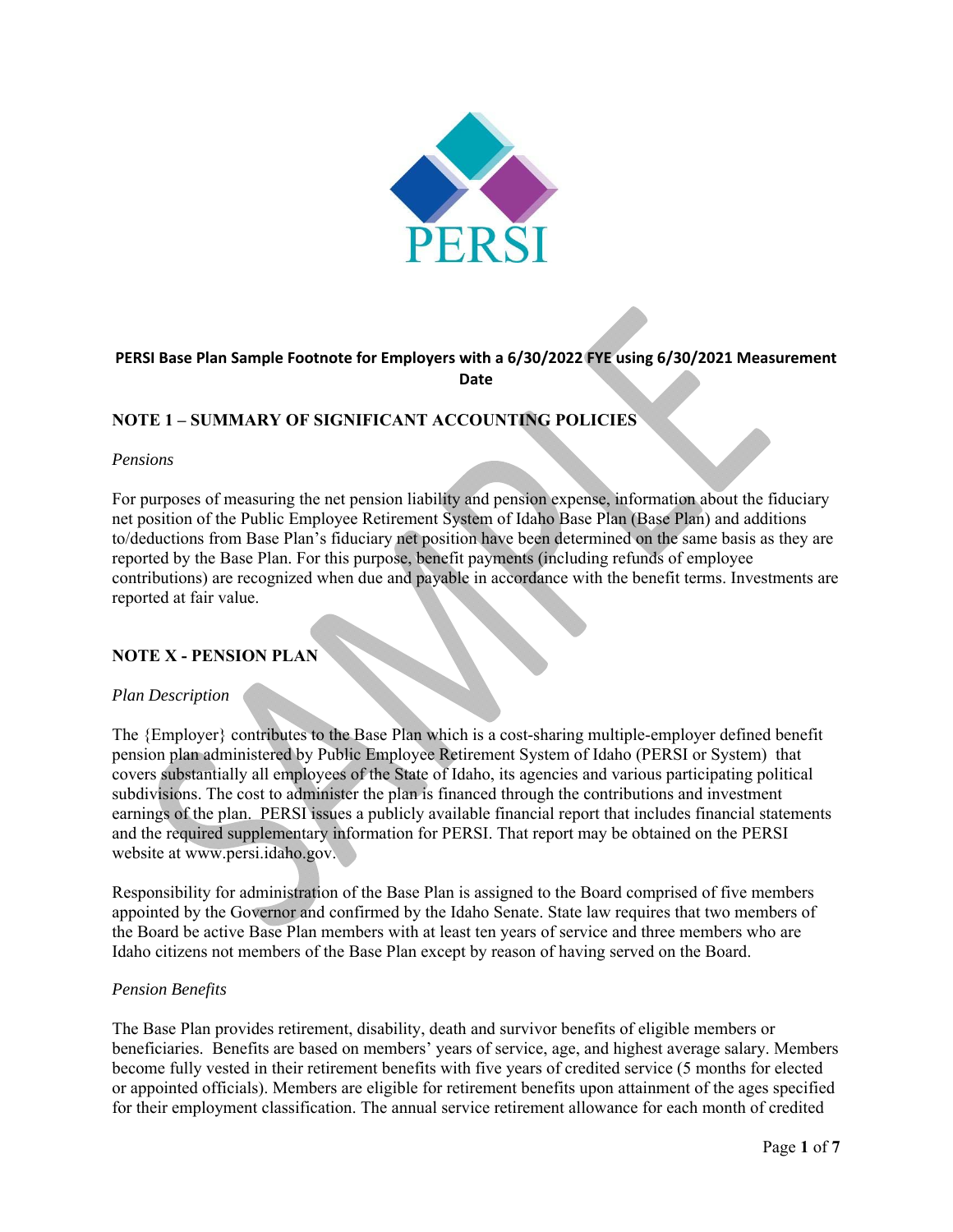service is 2.0% (2.3% for police/firefighters) of the average monthly salary for the highest consecutive 42 months.

The benefit payments for the Base Plan are calculated using a benefit formula adopted by the Idaho Legislature. The Base Plan is required to provide a 1% minimum cost of living increase per year provided the Consumer Price Index increases 1% or more. The PERSI Board has the authority to provide higher cost of living increases to a maximum of the Consumer Price Index movement or 6%, whichever is less; however, any amount above the 1% minimum is subject to review by the Idaho Legislature.

## *Member and Employer Contributions*

Member and employer contributions paid to the Base Plan are set by statute and are established as a percent of covered compensation. Contribution rates are determined by the PERSI Board within limitations, as defined by state law. The Board may make periodic changes to employer and employee contribution rates (expressed as percentages of annual covered payroll) that are adequate to accumulate sufficient assets to pay benefits when due.

The contribution rates for employees are set by statute at 60% of the employer rate for general employees and 72% for police and firefighters. As of June 30, 2021 it was 7.16% for general employees and 9.13% for police and firefighters. The employer contribution rate as a percent of covered payroll is set by the Retirement Board and was 11.94% general employees and 12.28% for police and firefighters. The {Employer's} contributions were \$xxx,xxx for the year ended {Date}.

# *Pension Liabilities, Pension Expense (Revenue), and Deferred Outflows of Resources and Deferred Inflows of Resources Related to Pensions*

At {Year End}, the {Employer} reported a liability for its proportionate share of the net pension liability. The net pension liability was measured as of June 30, 2021, and the total pension liability used to calculate the net pension liability was determined by an actuarial valuation as of that date. The {Employer's} proportion of the net pension liability was based on the {Employer's} share of contributions in the Base Plan pension plan relative to the total contributions of all participating PERSI Base Plan employers. At June 30, 2021, the {Employer's} proportion was {X.XXXXXXX} percent.

For the year ended {Date}, the {Employer} recognized pension expense (revenue) of {\$X,XXX}. At {Date}, the {Employer} reported deferred outflows of resources and deferred inflows of resources related to pensions from the following sources:

|                                                                                                                                                | <b>Deferred Outflows</b><br>of Resources | <b>Deferred Inflows</b><br>of Resources |
|------------------------------------------------------------------------------------------------------------------------------------------------|------------------------------------------|-----------------------------------------|
|                                                                                                                                                |                                          |                                         |
| Differences between expected and actual experience                                                                                             | \$X,XXX                                  | \$X,XXX                                 |
| Changes in assumptions or other inputs                                                                                                         | \$X,XXX                                  | \$X,XXX                                 |
| Net difference between projected and actual earnings on<br>pension plan investments                                                            | \$X,XXX                                  | \$X,XXX                                 |
| Changes in the employer's proportion and differences<br>between the employer's contributions and the employer's<br>proportionate contributions | \$X,XXX                                  | \$X,XXX                                 |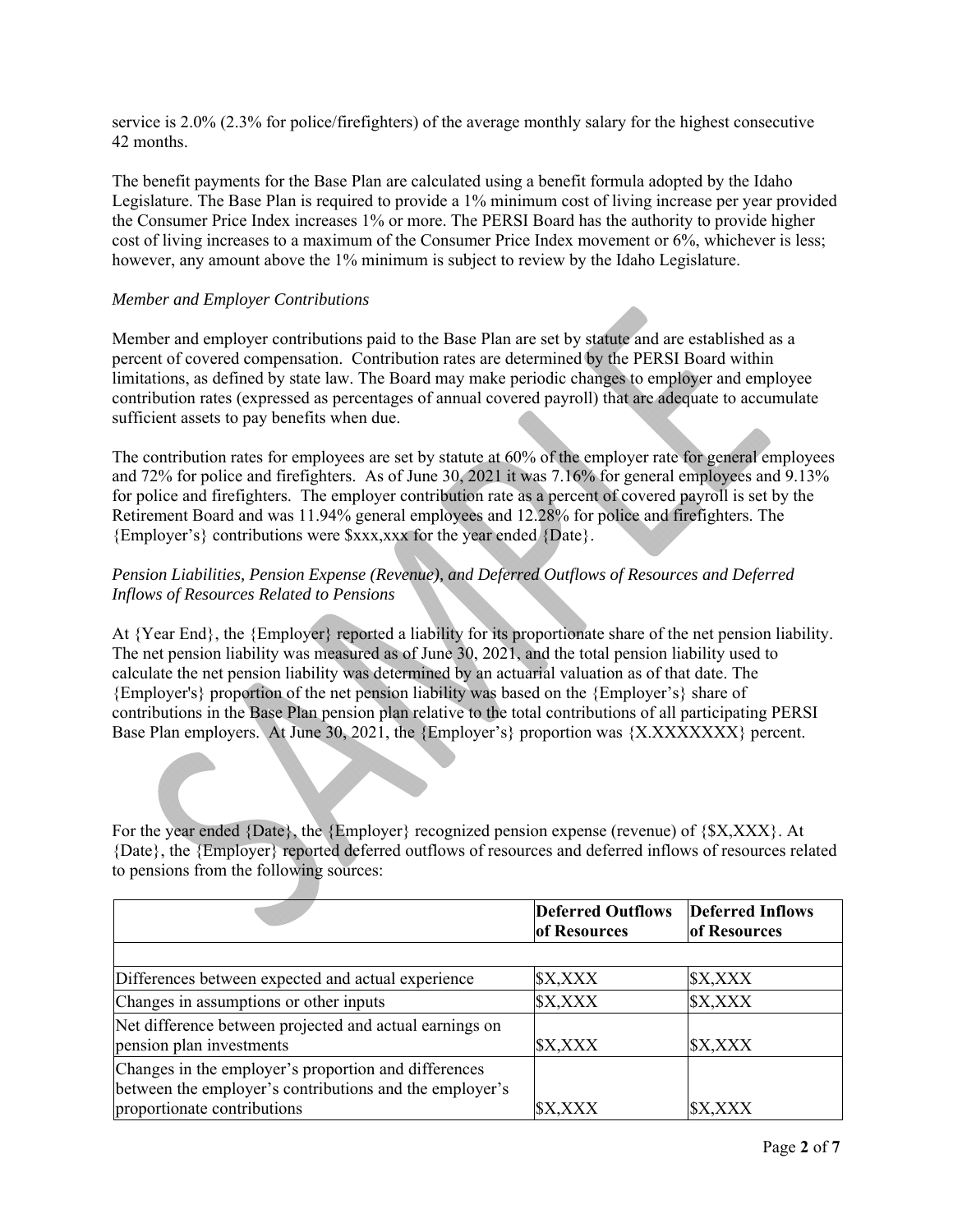| $\mathcal{E}$ Employer $\mathcal{E}$ contributions subsequent to the measurement |  |
|----------------------------------------------------------------------------------|--|
| date                                                                             |  |
| $\tau$ <sub>otal</sub>                                                           |  |

\$X,XXX reported as deferred outflows of resources related to pensions resulting from Employer contributions subsequent to the measurement date will be recognized as a reduction of the net pension liability in the year ending {Employer year-end}.

The average of the expected remaining service lives of all employees that are provided with pensions through the System (active and inactive employees) determined at July 1, 2020 the beginning of the measurement period ended June 30, 2020 is 4.7 and 4.6 for the measurement period June 30, 2021.

Other amounts reported as deferred outflows of resources and deferred inflows of resources related to pensions will be recognized in pension expense (revenue) as follows:

# **Year ended {Date}:**

| 2021 | \$X,XXX  |
|------|----------|
| 2022 | \$X, XXX |
| 2023 | \$X, XXX |
| 2024 | \$X,XXX  |
| 2025 | \$X,XXX  |
|      |          |

## *Actuarial Assumptions*

Valuations are based on actuarial assumptions, the benefit formulas, and employee groups. Level percentages of payroll normal costs are determined using the Entry Age Normal Cost Method. Under the Entry Age Normal Cost Method, the actuarial present value of the projected benefits of each individual included in the actuarial valuation is allocated as a level percentage of each year's earnings of the individual between entry age and assumed exit age. The Base Plan amortizes any unfunded actuarial accrued liability based on a level percentage of payroll. The maximum amortization period for the Base Plan permitted under Section 59-1322, Idaho Code, is 25 years.

The total pension liability in the June 30, 2021 actuarial valuation was determined using the following actuarial assumptions, applied to all periods included in the measurement:

| Inflation                            | 2.30%                                 |
|--------------------------------------|---------------------------------------|
| Salary increases including inflation | $3.05\%$                              |
| Investment rate of return            | $6.35\%$ , net of investment expenses |
| Cost-of-living adjustments           | $1\%$                                 |

Mortality rates were based on the  $RP - 2000$  combined table for healthy males or females as appropriate with the following offsets:

- Set back 3 years for teachers
- No offset for male fire and police
- Forward one year for female fire and police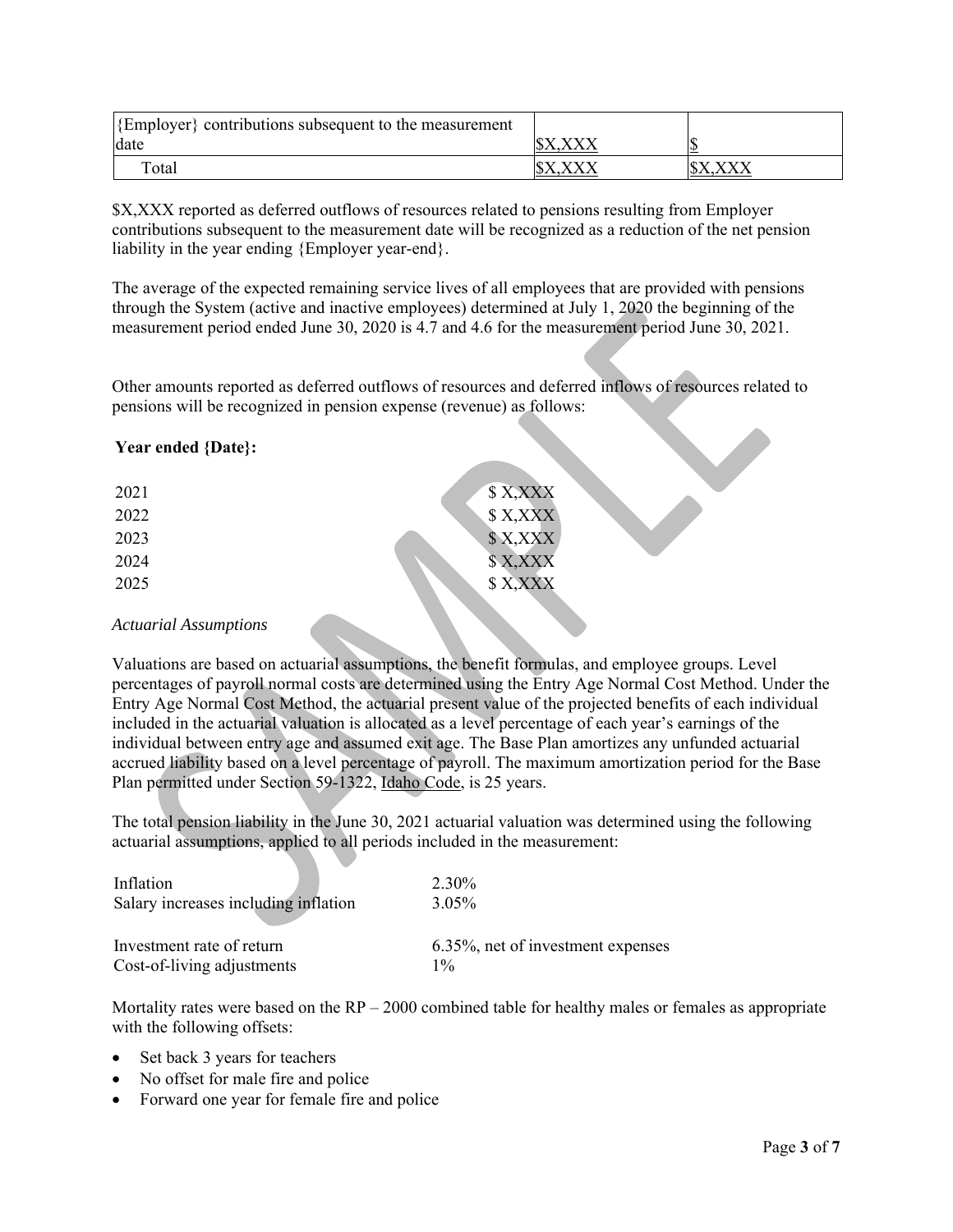• Set back one year for all general employees and all beneficiaries

Assumptions used to calculate the enclosed figures are described in our 2021 Experience Study. The Total Pension Liability as of June 30, 2021 is based on the results of an actuarial valuation date July 1, 2021.

The long-term expected rate of return on pension plan investments was determined using the building block approach and a forward-looking model in which best estimate ranges of expected future real rates of return (expected returns, net of pension plan investment expense and inflation) are developed for each major asset class. These ranges are combined to produce the long-term expected rate of return by weighing the expected future real rates of return by the target asset allocation percentage and by adding expected inflation.

Even though history provides a valuable perspective for setting the investment return assumption, the System relies primarily on an approach which builds upon the latest capital market assumptions. Specifically, the System uses consultants, investment managers and trustees to develop capital market assumptions in analyzing the System's asset allocation. The assumptions and the System's formal policy for asset allocation are shown below. The formal asset allocation policy is somewhat more conservative than the current allocation of System's assets.

The best-estimate range for the long-term expected rate of return is determined by adding expected inflation to expected long-term real returns and reflecting expected volatility and correlation. The capital market assumptions are as of 2021.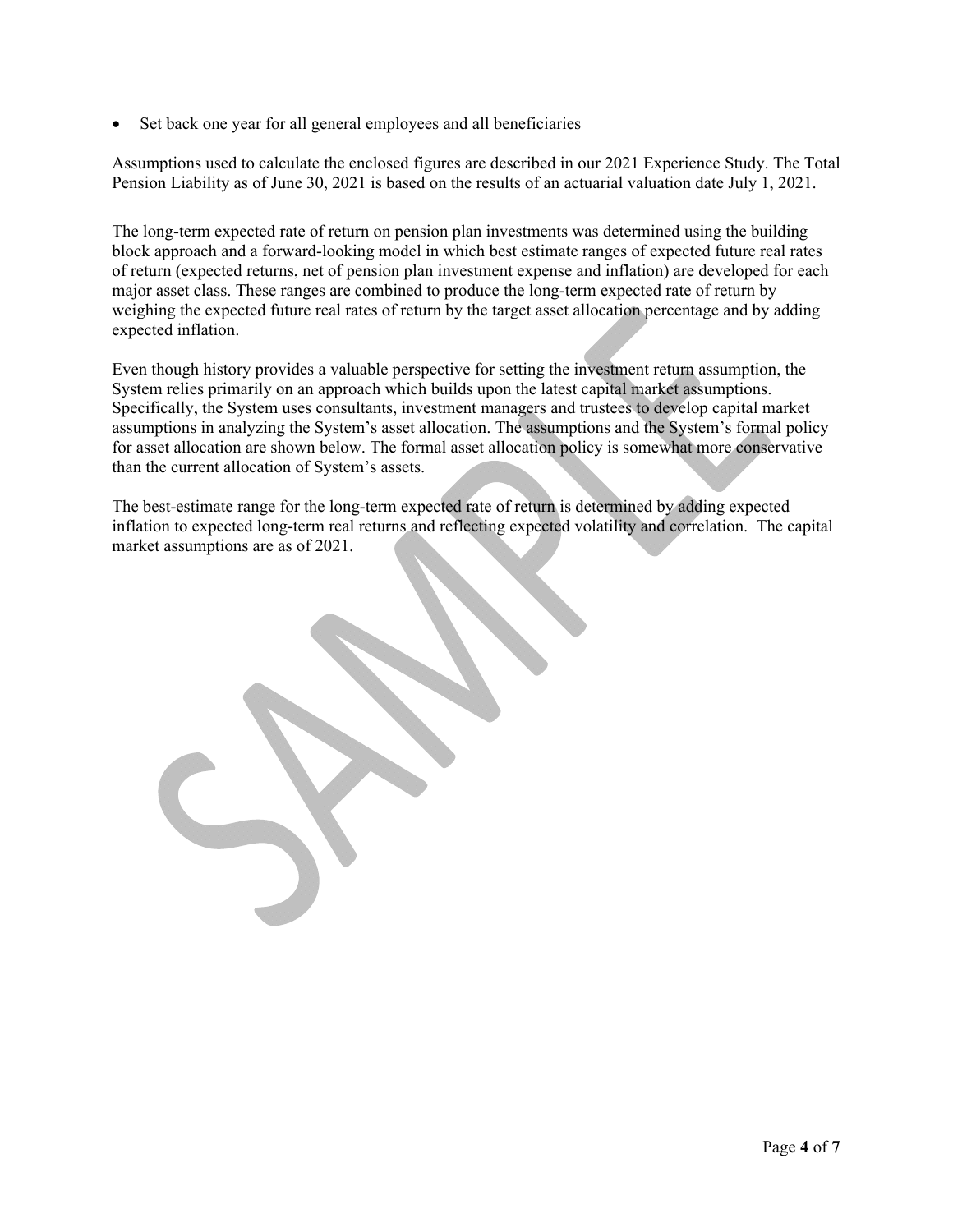#### **Capital Market Assumptions from Callen 2020**

|                                                                                              |               | Long-Term    |                       |
|----------------------------------------------------------------------------------------------|---------------|--------------|-----------------------|
|                                                                                              |               | Expected     | Long-Term             |
|                                                                                              | <b>Target</b> | Nominal Rate | <b>Expected Real</b>  |
| <b>Asset Class</b>                                                                           | Allocation    | of Return    | <b>Rate of Return</b> |
|                                                                                              |               | (Arithmetic) | (Arithmetic)          |
| Core Fixed Income                                                                            | 30.00%        | 2.80%        | 0.55%                 |
| <b>Broad US Equities</b>                                                                     | 55.00%        | 8.55%        | 6.30%                 |
| <b>Developed Foreign Equities</b>                                                            | 15.00%        | 8.70%        | 6.45%                 |
| <b>Assumed Inflation - Mean</b>                                                              |               | 2.25%        | 2.25%                 |
| <b>Assumed Inflation - Standard Deviation</b>                                                |               | 1.50%        | 1.50%                 |
| Portfolio Arithmetic Mean Return                                                             |               | 6.85%        | 4.60%                 |
| <b>Portfolio Standard Deviation</b>                                                          |               | 12.33%       | 12.33%                |
| Portfolio Long-Term (Geometric) Expected Rate of Return                                      |               | 6.25%        | 3.89%                 |
| <b>Assumed Investment Expenses</b>                                                           |               | 0.40%        | 0.40%                 |
| Portfolio Long-Term (Geometric) Expected Rate of Return, Net of Investment Expenses<br>5.85% |               |              | 3.49%                 |
| <b>Investment Policy Assumptions from PERSI Novemeber 2019</b>                               |               |              |                       |
| Portfolio Long-Term Expected Real Rate of Return, Net of Investment Expenses                 |               |              | 4.14%                 |
| <b>Portfolio Standard Deviation</b>                                                          |               |              | 14.16%                |
| <b>Economic/Demographic Assumptions from Milliman 2018</b>                                   |               |              |                       |
| <b>Valuation Assumptions Chosen by PERSI Board</b>                                           |               |              |                       |
| Long-Term Expected Real Rate of Return, Net of Investment Expenses                           |               |              | 4.05%                 |
| <b>Assumed Inflation</b>                                                                     |               |              | 3.00%                 |
| Long-Term Expected Geometric Rate of Return, Net of Investment Expenses                      |               |              | 7.05%                 |

#### *Discount Rate*

The discount rate used to measure the total pension liability was 6.35%. The projection of cash flows used to determine the discount rate assumed that contributions from plan members will be made at the current contribution rate. Based on these assumptions, the pension plans' net position was projected to be available to make all projected future benefit payments of current plan members. Therefore, the long-term expected rate of return on pension plan investments was applied to all periods of projected benefit payments to determine the total pension liability. The long-term expected rate of return was determined net of pension plan investment expense but without reduction for pension plan administrative expense.

*Sensitivity of the Employer's proportionate share of the net pension liability to changes in the discount rate*.

The following presents the Employer's proportionate share of the net pension liability calculated using the discount rate of 6.35 percent, as well as what the Employer's proportionate share of the net pension liability would be if it were calculated using a discount rate that is 1-percentage-point lower (5.35 percent) or 1-percentage-point higher (7.35 percent) than the current rate:

|                                           | $(5.35\%)$ | Current<br>1% Decrease   Discount Rate   1% Increase<br>$(6.35\%)$ | $(7.35\%)$ |
|-------------------------------------------|------------|--------------------------------------------------------------------|------------|
| Employer's proportionate share of the net |            |                                                                    |            |
| pension liability (asset)                 | SXXX.XXX   | SXXX.XXX                                                           | SXXX.XXX   |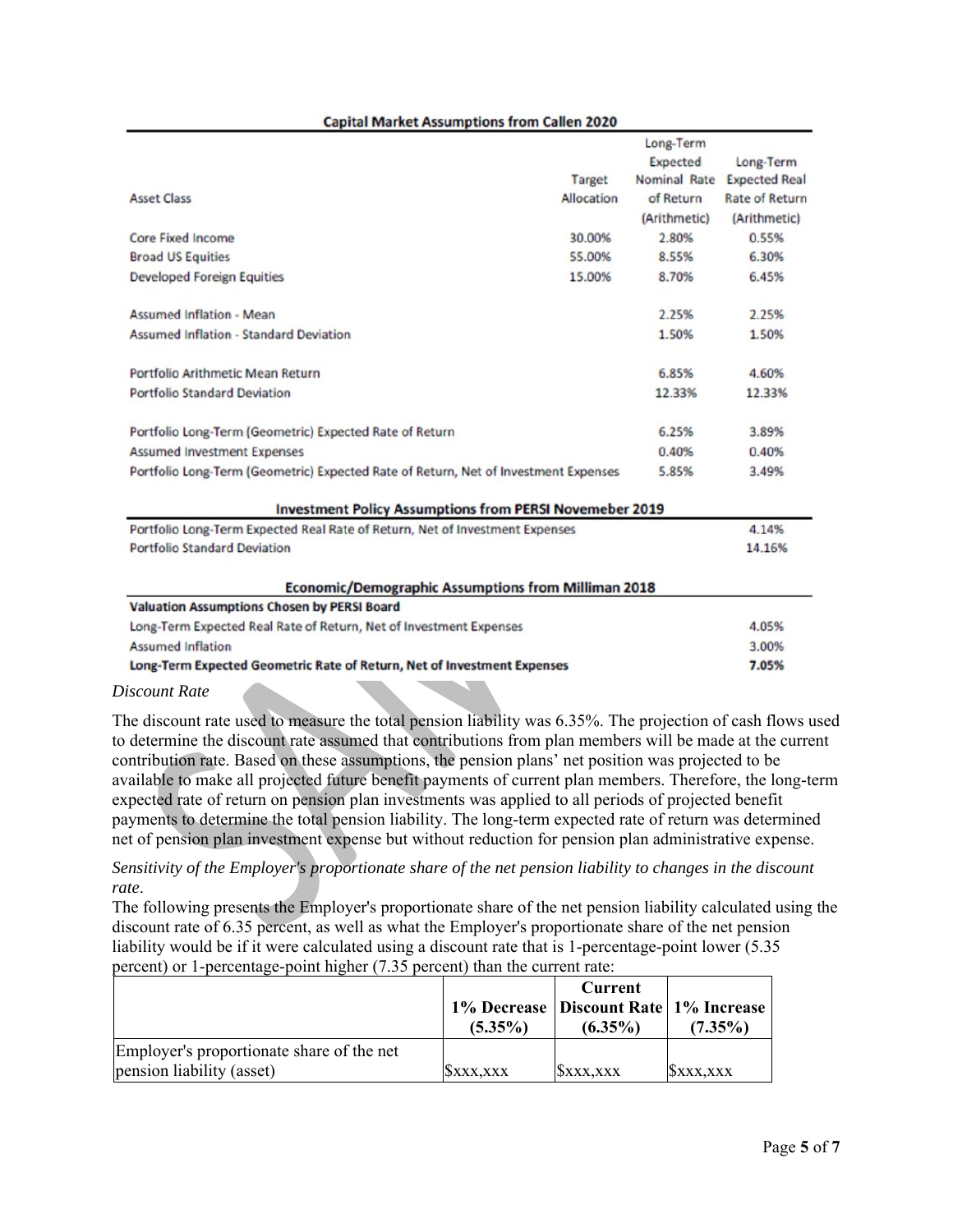# *Pension plan fiduciary net position*

Detailed information about the pension plan's fiduciary net position is available in the separately issued PERSI financial report.

PERSI issues a publicly available financial report that includes financial statements and the required supplementary information for PERSI. That report may be obtained on the PERSI website at www.persi.idaho.gov.

#### *Payables to the pension plan*

At {year end}, the {Employer} reported payables to the defined benefit pension plan of \$X,XXX for legally required employer contributions and \$X,XXX for legally required employee contributions which had been withheld from employee wages but not yet remitted to PERSI.